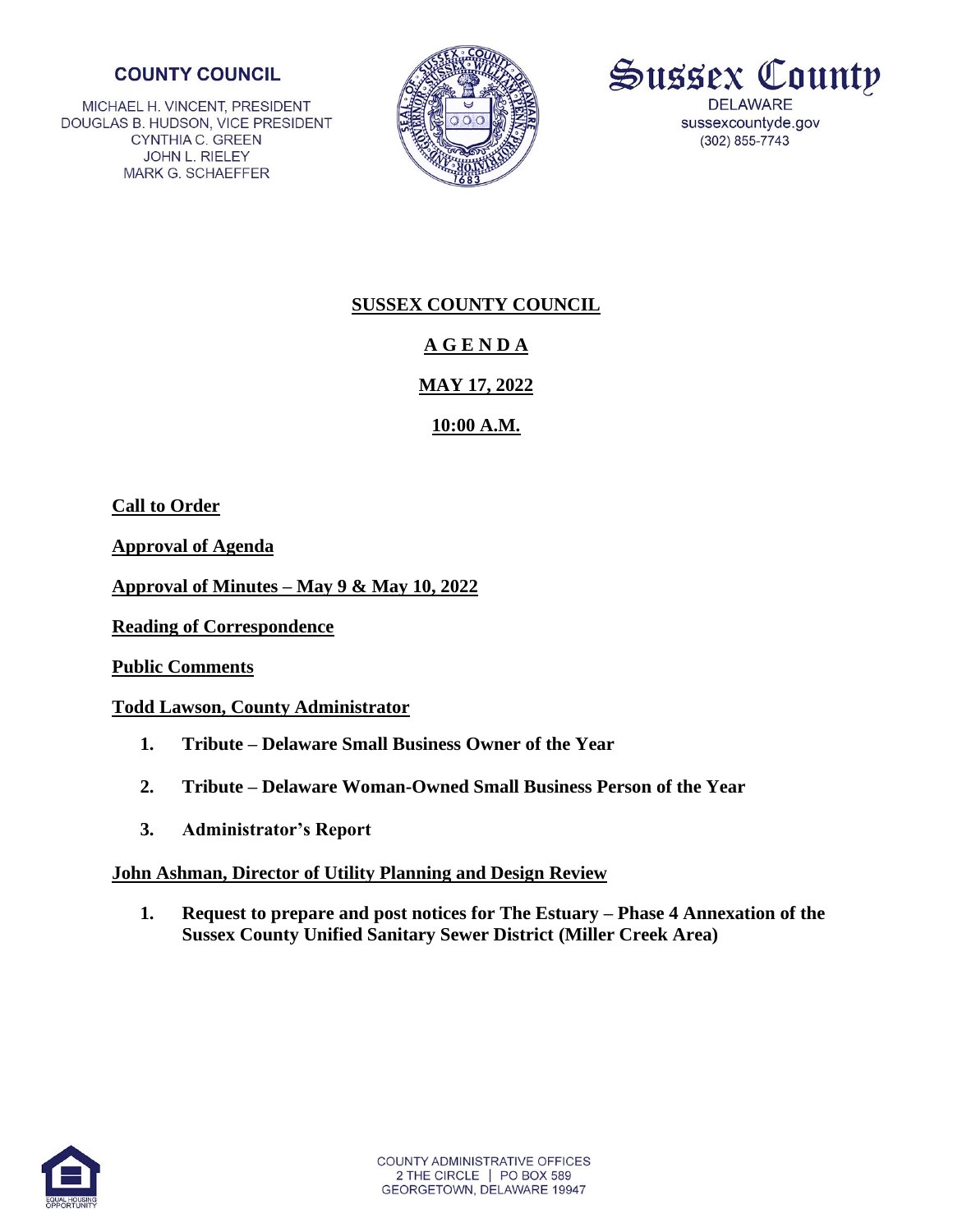#### **10:15 a.m. Public Hearing**

**1. "AN ORDINANCE AUTHORIZING THE ISSUANCE OF UP TO \$1,329,000 OF GENERAL OBLIGATION BONDS OF SUSSEX COUNTY IN CONNECTION WITH INCREASED COSTS ASSOCIATED WITH THE MULBERRY KNOLL SEWER DISTRICT PROJECT AND AUTHORIZING ALL NECESSARY ACTIONS IN CONNECTION THEREWITH"**

#### **10:30 a.m. Public Hearing**

**1. "AN ORDINANCE TO AMEND CHAPTER 52, § 52-1 OF THE CODE OF SUSSEX COUNTY TO ADOPT THE BUILDING CONSTRUCTION STANDARDS IN THE INTERNATIONAL BUILDING CODE 2021 EDITION AND THE INTERNATIONAL RESIDENTIAL CODE 2021 EDITION"**

**Hans Medlarz, County Engineer** 

- **1. Clean Water Enhancements Program Continuation** 
	- **A. Eisenhardt Enterprises**
- **2. PS No. 316 Abandonment**
	- **A. Associated Easement Acquisition**
	- **B. Construction Contract Award**
- **3. EMS Public Safety Building – Project C19-04**
	- **A. Change Order No. 13**

#### **Old Business**

**1. "AN ORDINANCE TO AMEND CHAPTER 99, SECTIONS 99-5, 99-6, 99-7, 99-23, 99-24, 99-26, AND 99-30, AND CHAPTER 115 SECTIONS 115-4, 115-25, 115-193, 115-220 AND 115-221 REGARDING CERTAIN DRAINAGE FEATURES, WETLAND AND WATER RESOURCES AND THE BUFFERS THERETO"**

#### **Grant Requests**

- **1. City of Seaford for Nanticoke Riverfest**
- **2. Grace-N-Mercy Ministries for Summer Youth Camp**

#### **Introduction of Proposed Zoning Ordinances**

**Council Members' Comments**

## **Executive Session – Pending/Potential Litigation, and Land Acquisition pursuant to 29 Del.C.§10004(b)**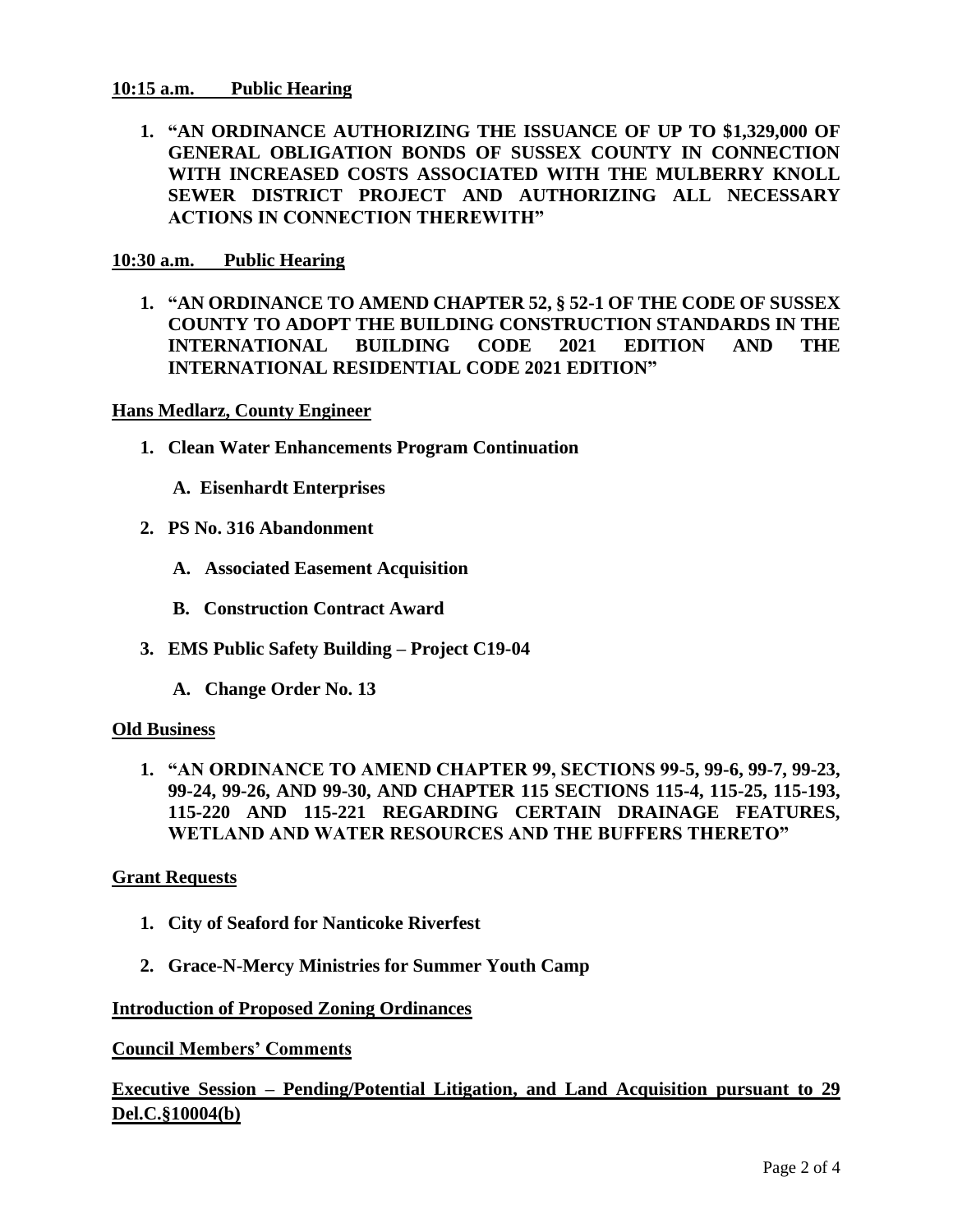### **Possible action on Executive Session items**

### **1:30 p.m. Public Hearings**

### **Conditional Use No. 2318 filed on behalf of V&M, LLC**

**"AN ORDINANCE TO GRANT A CONDITIONAL USE OF LAND IN AN AR-1 AGRICULTURAL RESIDENTIAL DISTRICT FOR A CONVENIENCE STORE AND OFFICE BUILDING TO BE LOCATED ON A CERTAIN PARCEL OF LAND LYING AND BEING IN LEWES & REHOBOTH HUNDRED, SUSSEX COUNTY, CONTAINING 3.305 ACRES, MORE OR LESS" (properties lying on the southeast corner of the intersection of John J. Williams Highway [Route 24] and Mulberry Knoll Road [S.C.R. 284] also on the southeast side of John J. Williams Highway [Route 24] and also on the southwest side of Mulberry Knoll Road [S.C.R. 284]) (911 Addresses: 19429, 19425, 19405 & 19387 John J. Williams Highway & 19676, 19662, 19646, & 19634 Mulberry Knoll Road, Lewes) (Tax Parcels: 334-12.00-108.00, 108.01, 109.00, 109.01, 110.00, 111.00, 111.01, 112.00)** 

### **Change of Zone No. 1962 filed on behalf of Jeff-Kat, LLC**

**"AN ORDINANCE TO AMEND THE COMPREHENSIVE ZONING MAP OF SUSSEX COUNTY FROM AN AR-1 AGRICULTURAL RESIDENTIAL DISTRICT TO A C-3 HEAVY COMMERCIAL DISTRICT FOR A CERTAIN PORTION OF A PARCEL OF LAND LYING AND BEING IN LEWES & REHOBOTH HUNDRED, SUSSEX COUNTY, CONTAINING 1.19 ACRES, MORE OR LESS" (property lying on the east side of Kings Highway [Route 9] approximately 0.36 mile northeast of the intersection of Kings Highway [Route 9] and Gills Neck Road [S.C.R. 267]) (911 Address: 1005 & 1007 Kings Highway, Lewes) (Tax Parcel: 335-8.00-39.00 [portion of])** 

**Adjourn**